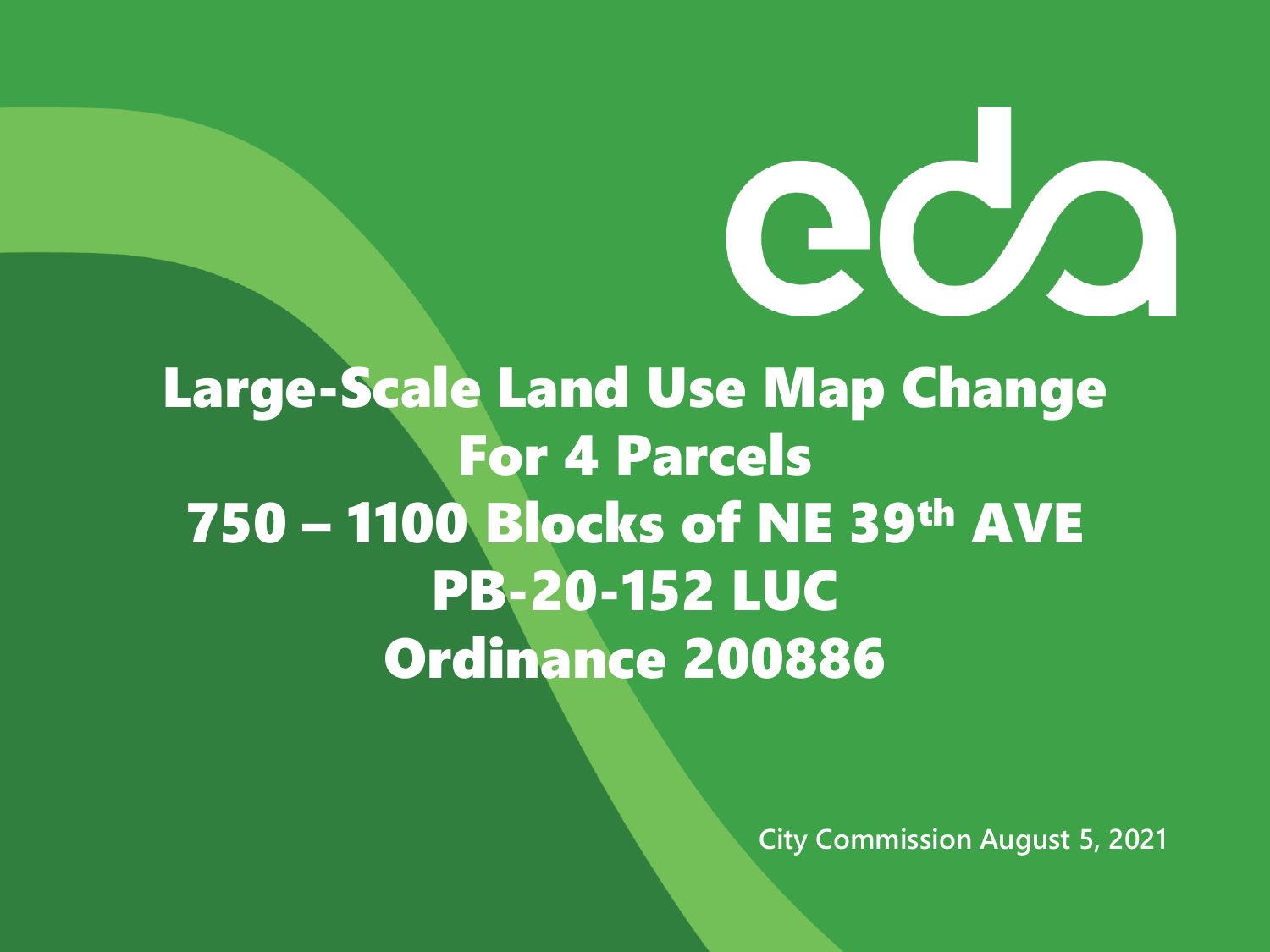#### **Site Location: 750-1100 Blocks NE 39th Ave.**



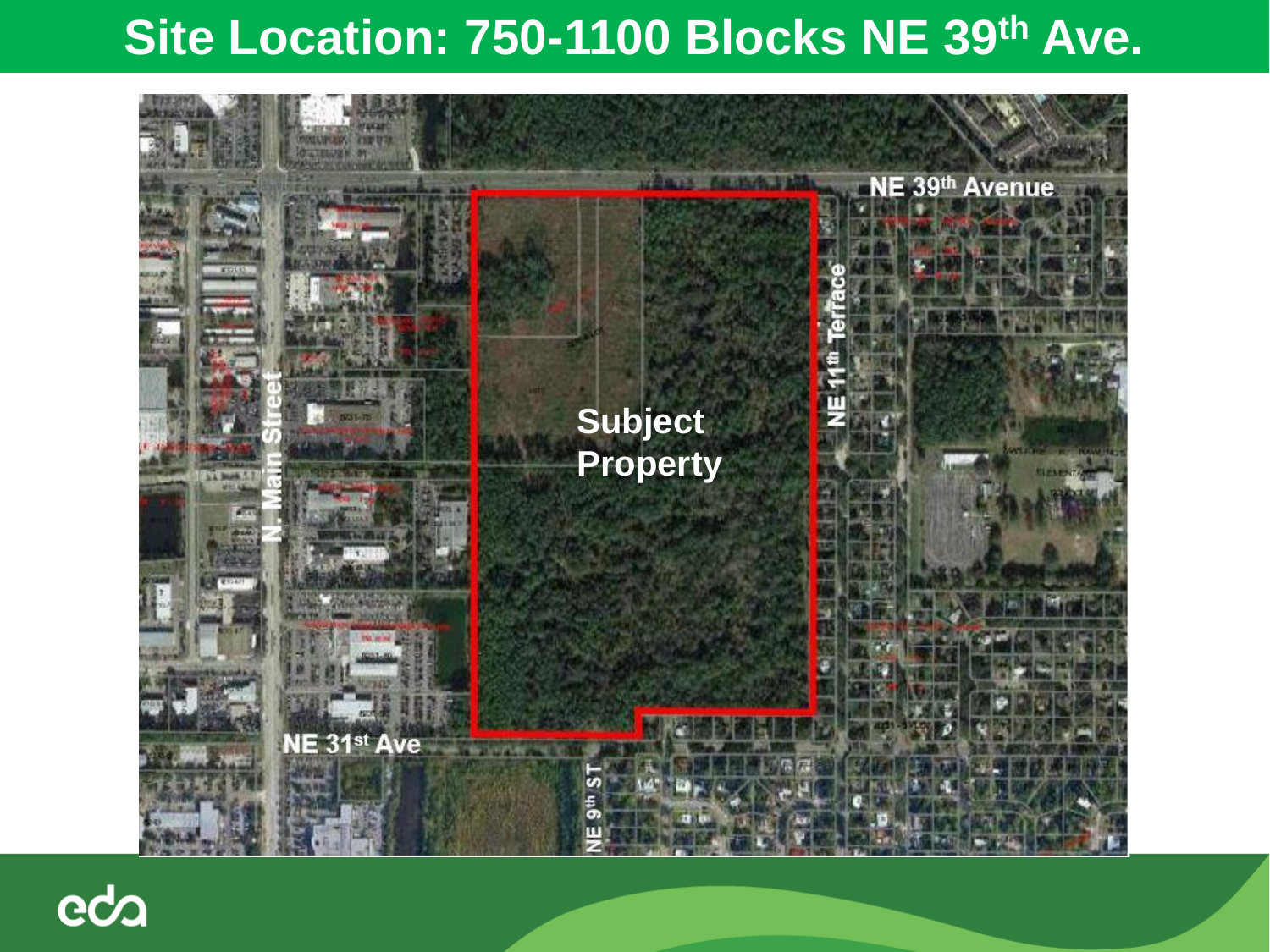# **Property Description**

- Property Size: 83.8 +/- acres
- Current Use: 4 vacant parcels
- PUD has expired (1998 ordinance)
- Current PUD allows business automotive uses; self-service storage; offices; singlefamily dwellings (attached & detached)
- Proposal is to change the land use category on the property

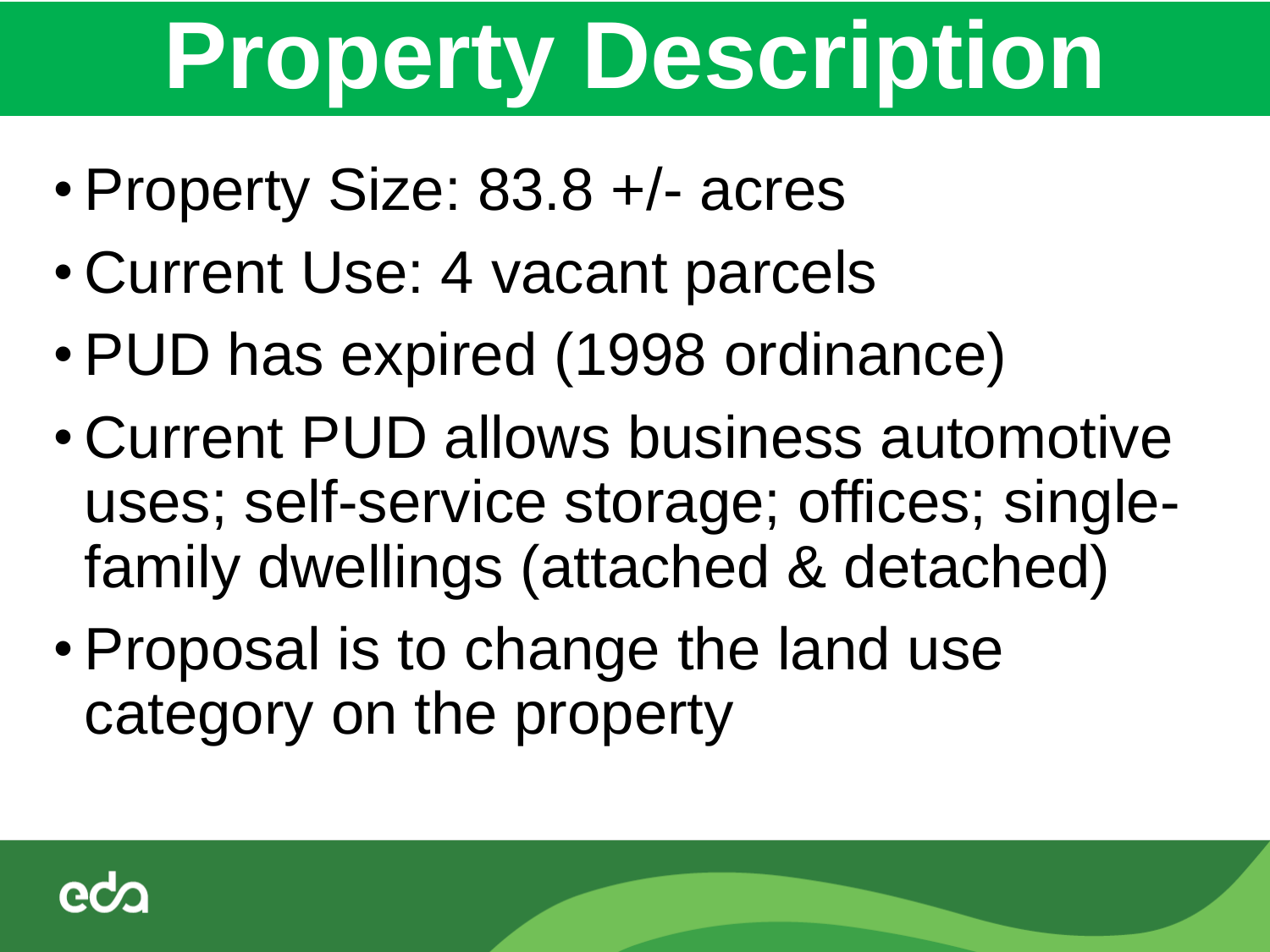#### **Existing Future Land Use Map**



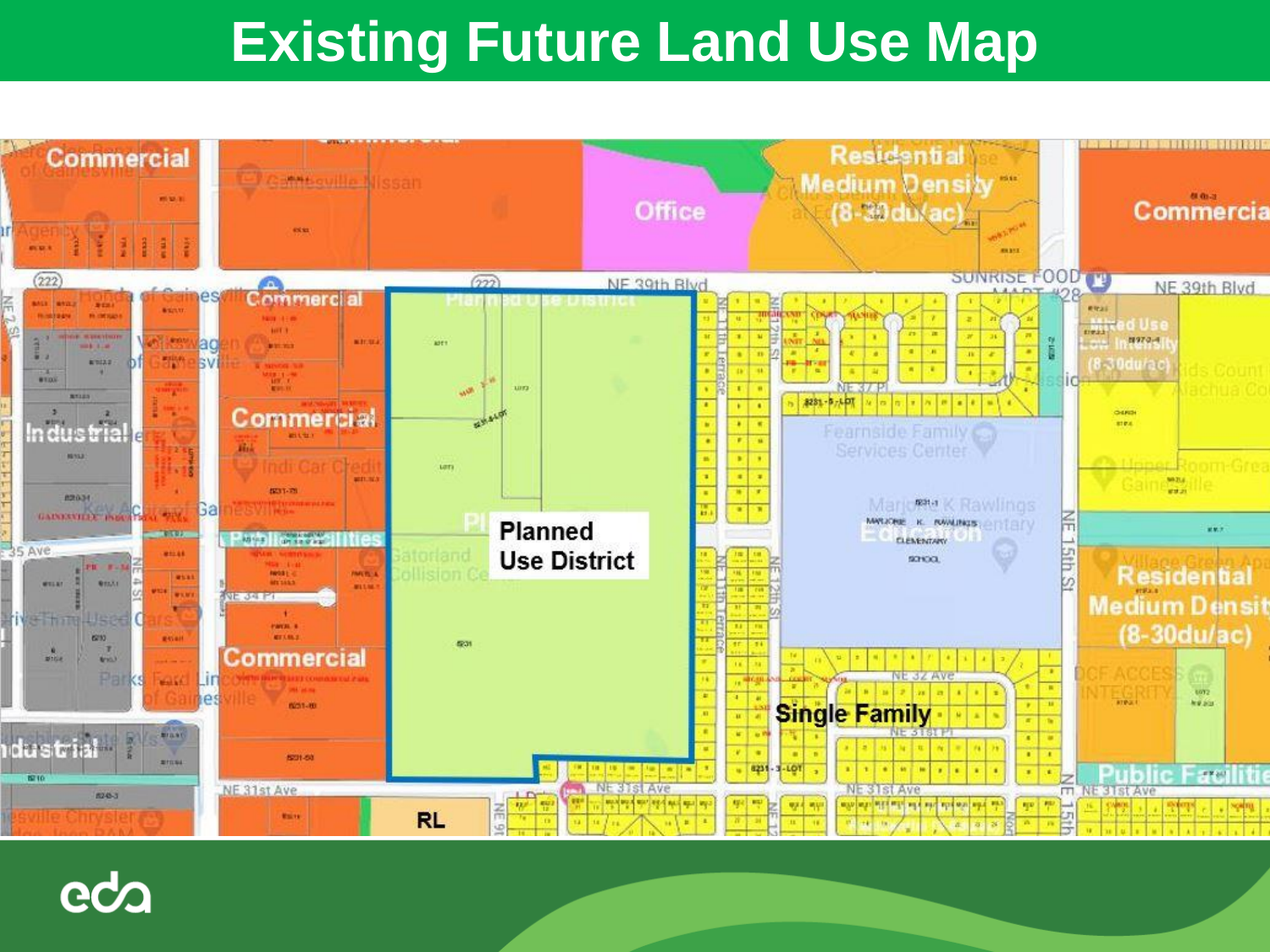# **Background Information**

- City Commission meeting 6/3/21:
	- Petition PB-20-152 LUC & Ordinance 200886 presented with Commercial, Residential Medium (RM), & Residential Low (RL) future land use categories as approved by Plan Board
	- City Commission expressed desire to see a mixeduse component where RM was proposed
	- Commission direction to readvertise the petition/ordinance with Commercial, Urban Mixed Use, & Residential Low land use categories
	- Petition/Ordinance back for City Commission review
	- Implementing rezoning; request consideration of U6 for RM & U2 for RL

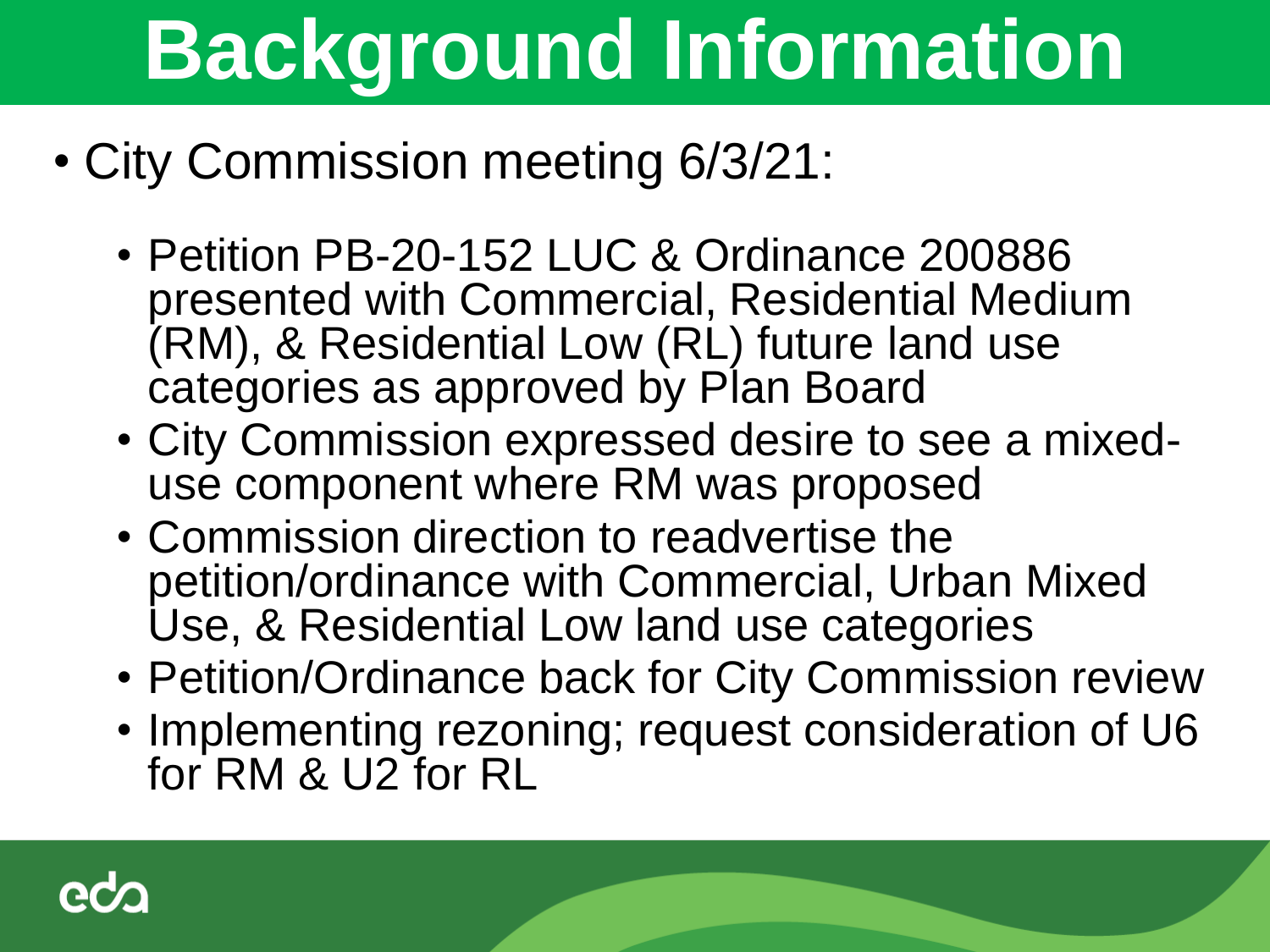#### **Proposed Future Land Use Map**



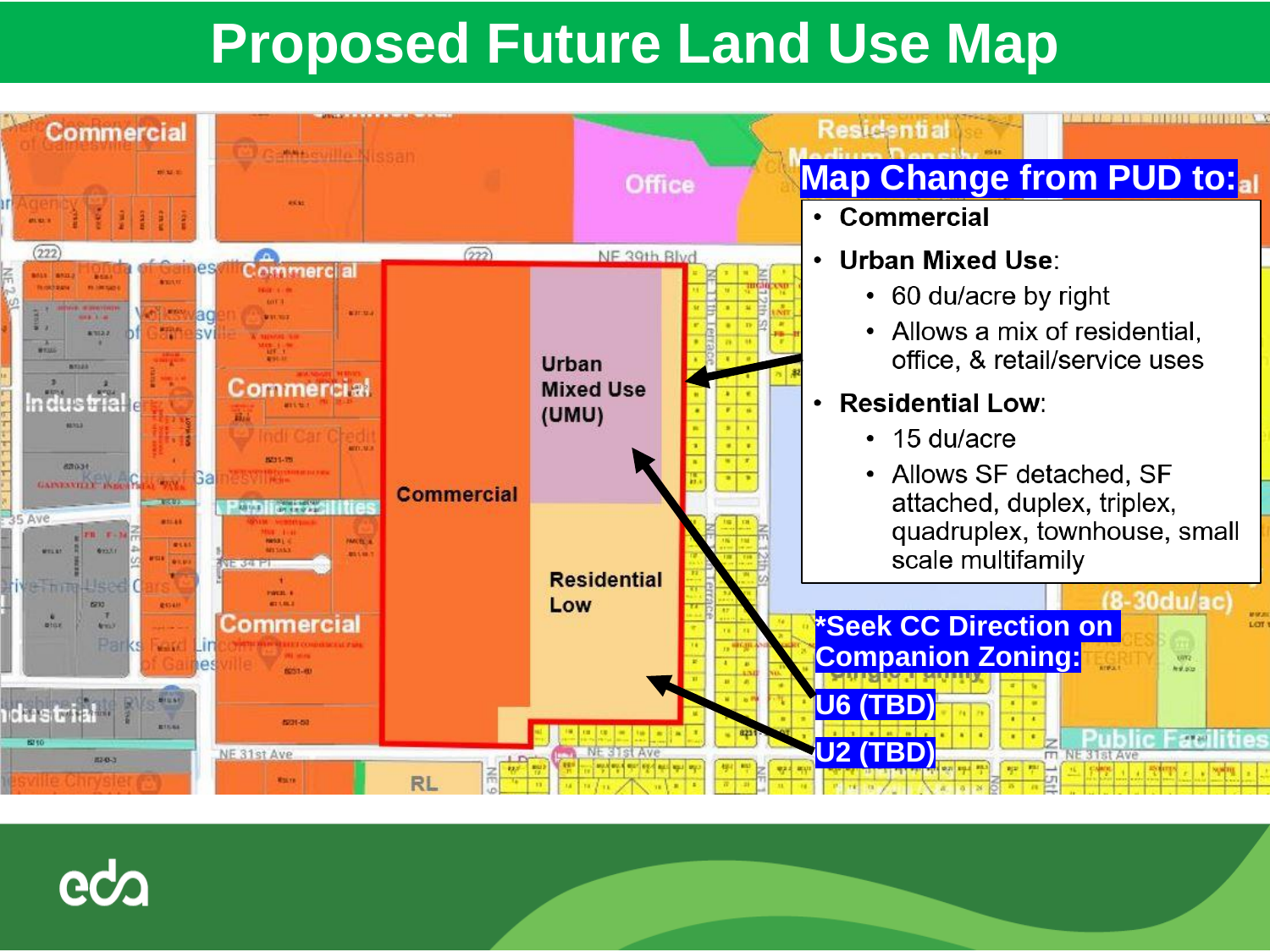#### • **Consistency with the Comprehensive Plan**

- FLUE Objective 1.5: Discourage the proliferation of urban sprawl.
- FLUE Objective 4.1: Establish land use designations that allow sufficient acreage for residential, commercial, mixed use, office, industrial, education, agricultural, recreation, conservation, public facility, & institutional uses at appropriate locations to meet the needs of the proposed population…

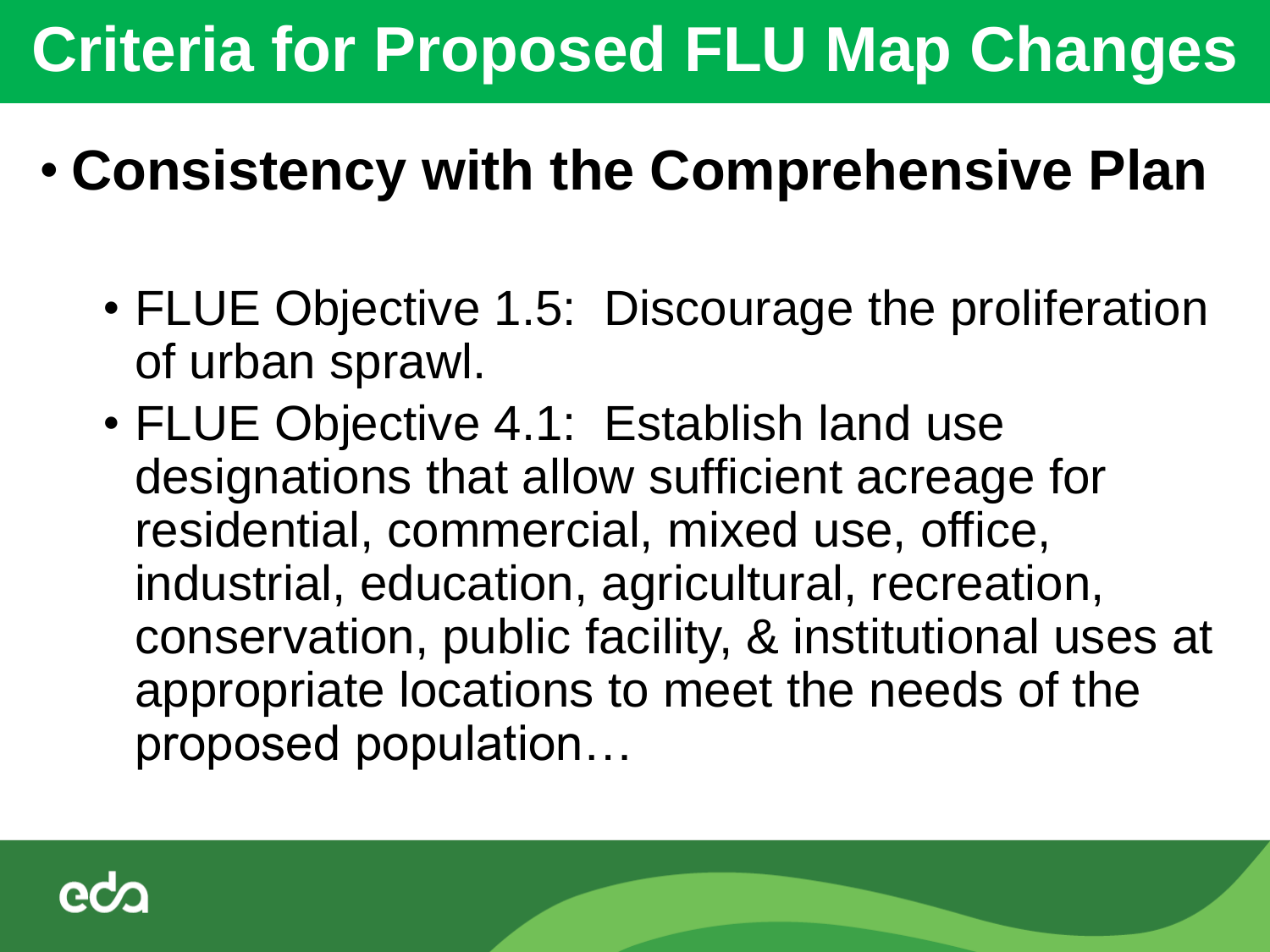#### • **Compatibility & surrounding land uses**

- Proposed Commercial land use abuts existing Commercial to the west
- Proposed UMU provides a transition from the Commercial to RL
- Proposed Residential Low abuts single-family areas to the east & south
- Residential Low serves as a buffer between single-family & mixed-use areas
- Property to the north across NE 39<sup>th</sup> Avenue is vacant with Commercial & Office land use designations

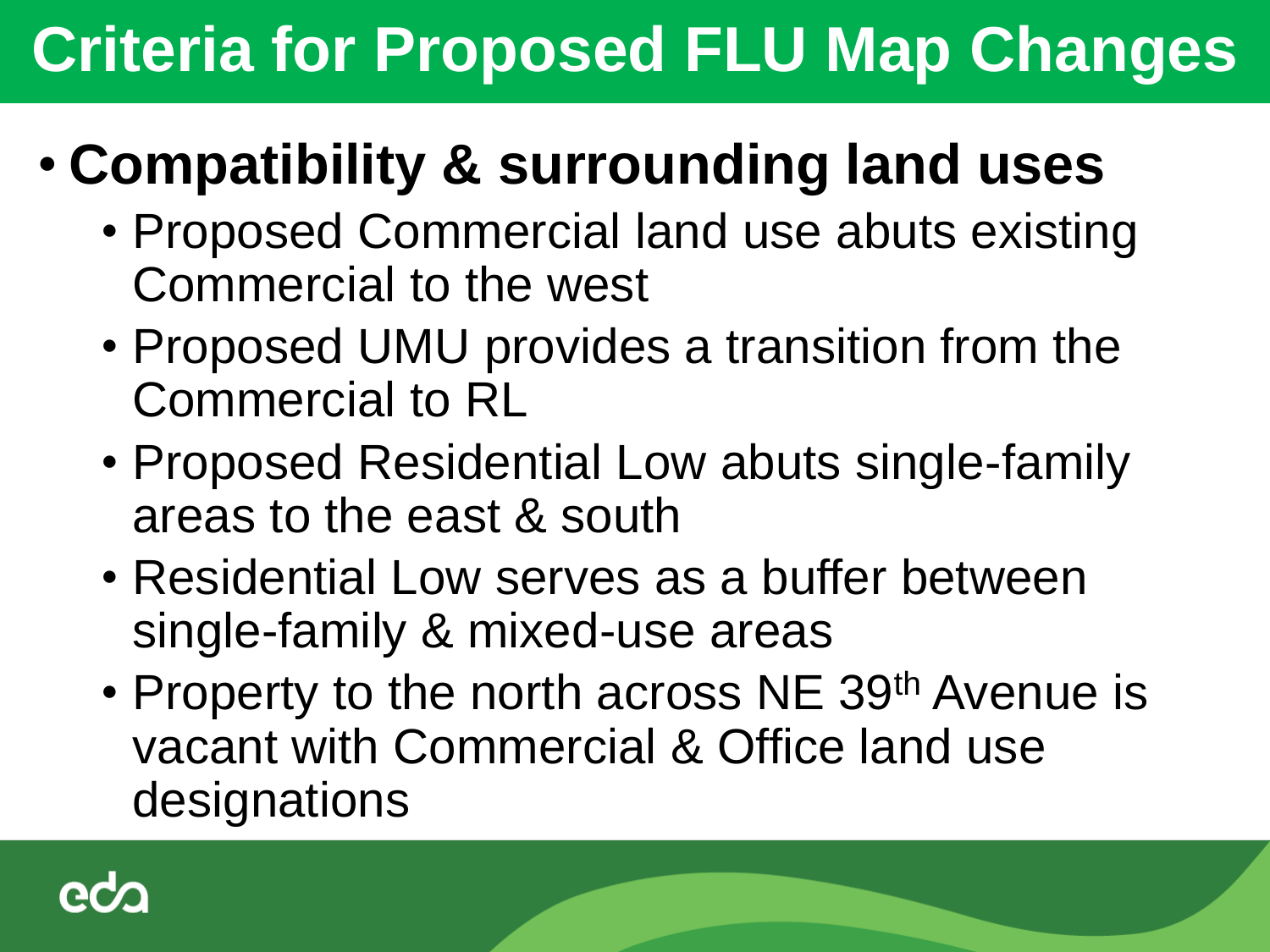#### • **Environmental Impacts & Constraints**

- No Strategic Ecosystem resources
- No Significant Ecological Communities
- No Listed Species Habitat
- Wetlands (altered by past drainage & activities)
- Surface Waters (altered by past drainage & activities)
- Wellfield Protection Area (Secondary & Tertiary)
- FEMA Flood Zone A on portions of the site
- Future development at the site will adhere to required environmental regulations

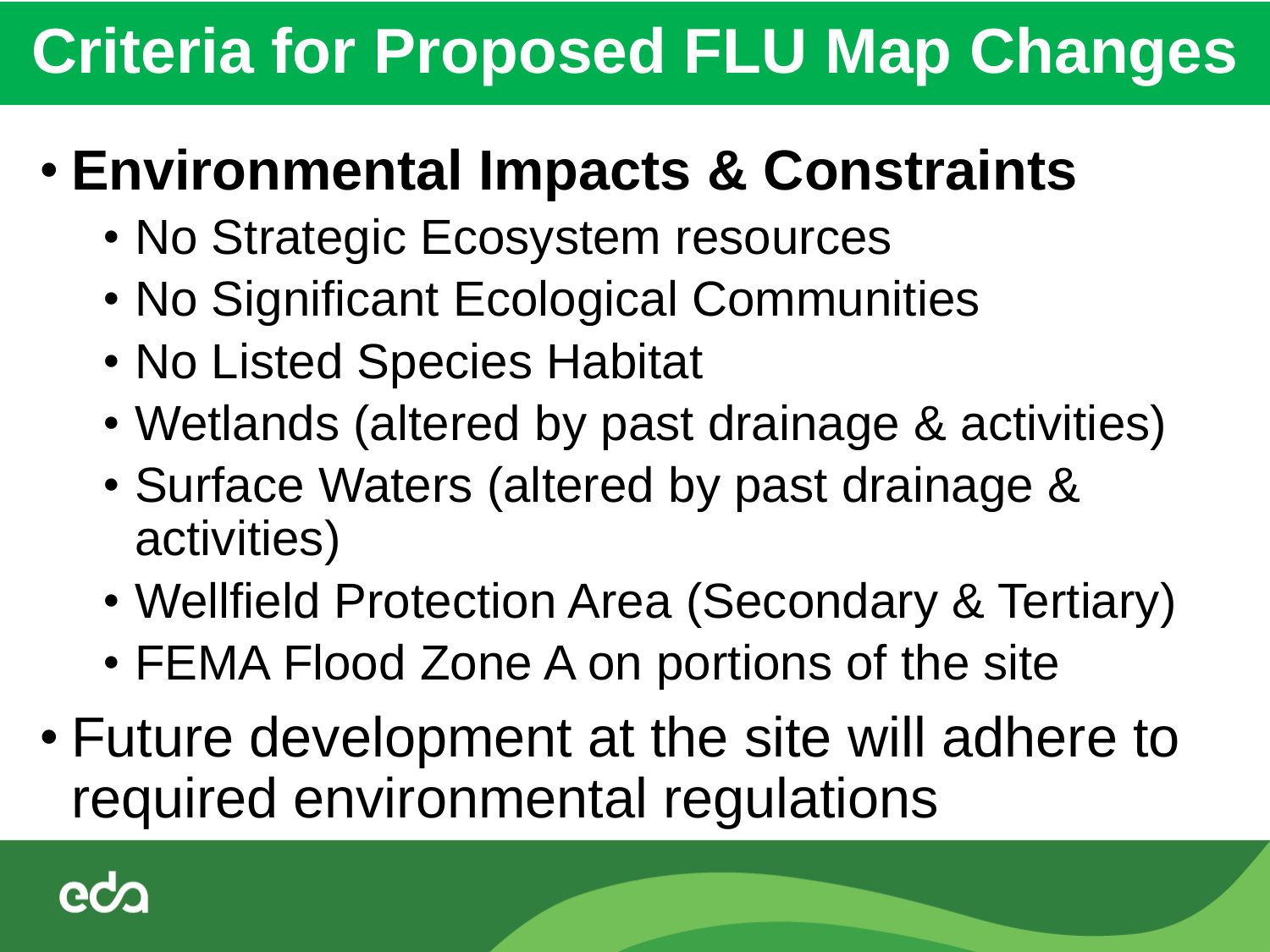#### • **Support for urban infill &/or redevelopment**

- Surrounded by existing development on 3 sides
- Urban services currently serve the site:
	- Centralized potable water & wastewater
	- Transit service (Routes 15 & 39)
	- Sidewalks on both sides of NE 39<sup>th</sup> Avenue
	- Bike lanes on both sides of NE 39<sup>th</sup> Avenue
	- Existing public streets
- Proposed land use changes would facilitate infill development (lapsed PUD)

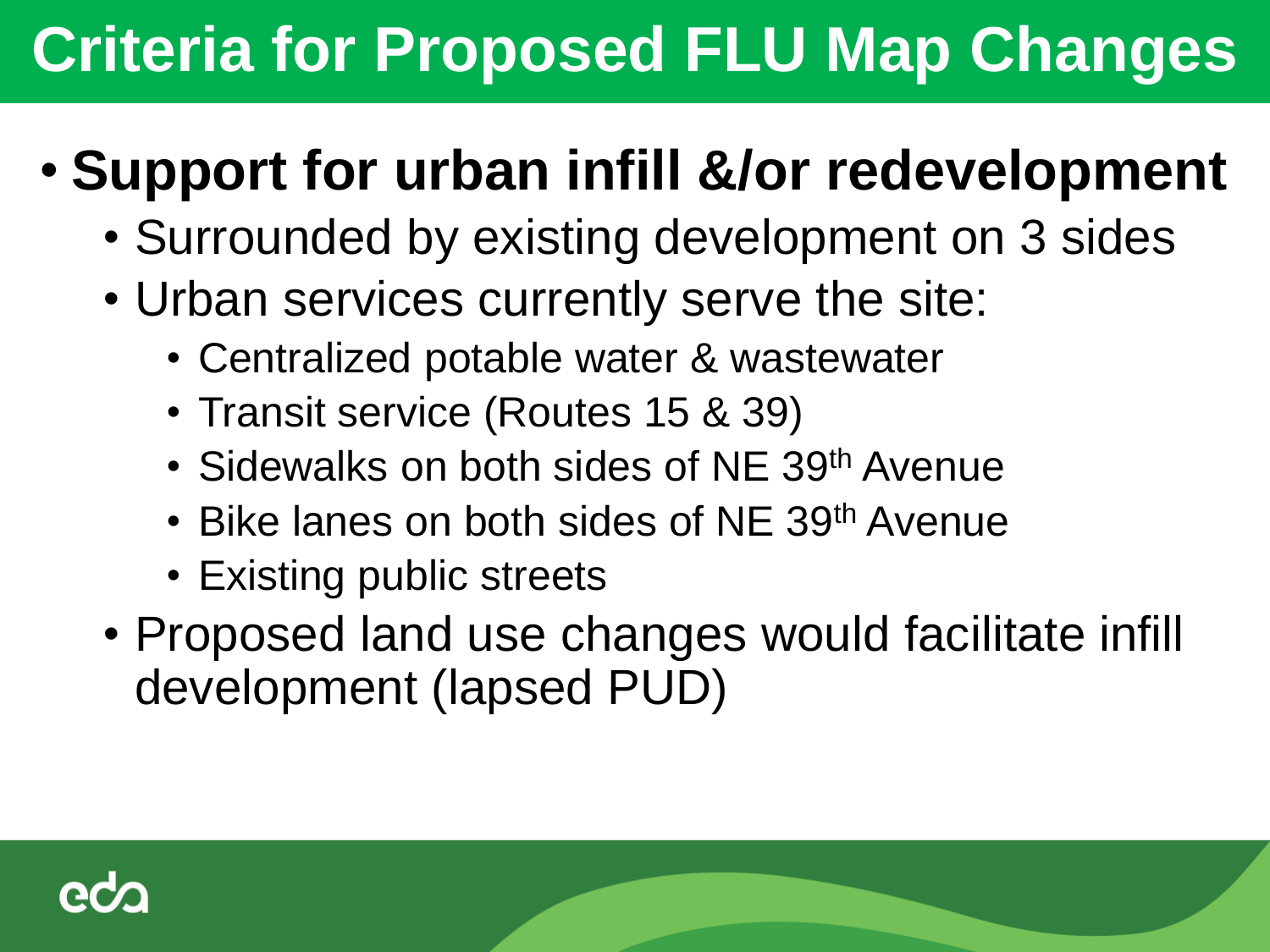#### • **Impacts on affordable housing**

- Proposed changes would allow an additional 1,038 residential units at the site, including more diverse housing types.
- Proposed changes can result in more affordable housing opportunities by lowering the unit and land costs associated with construction.

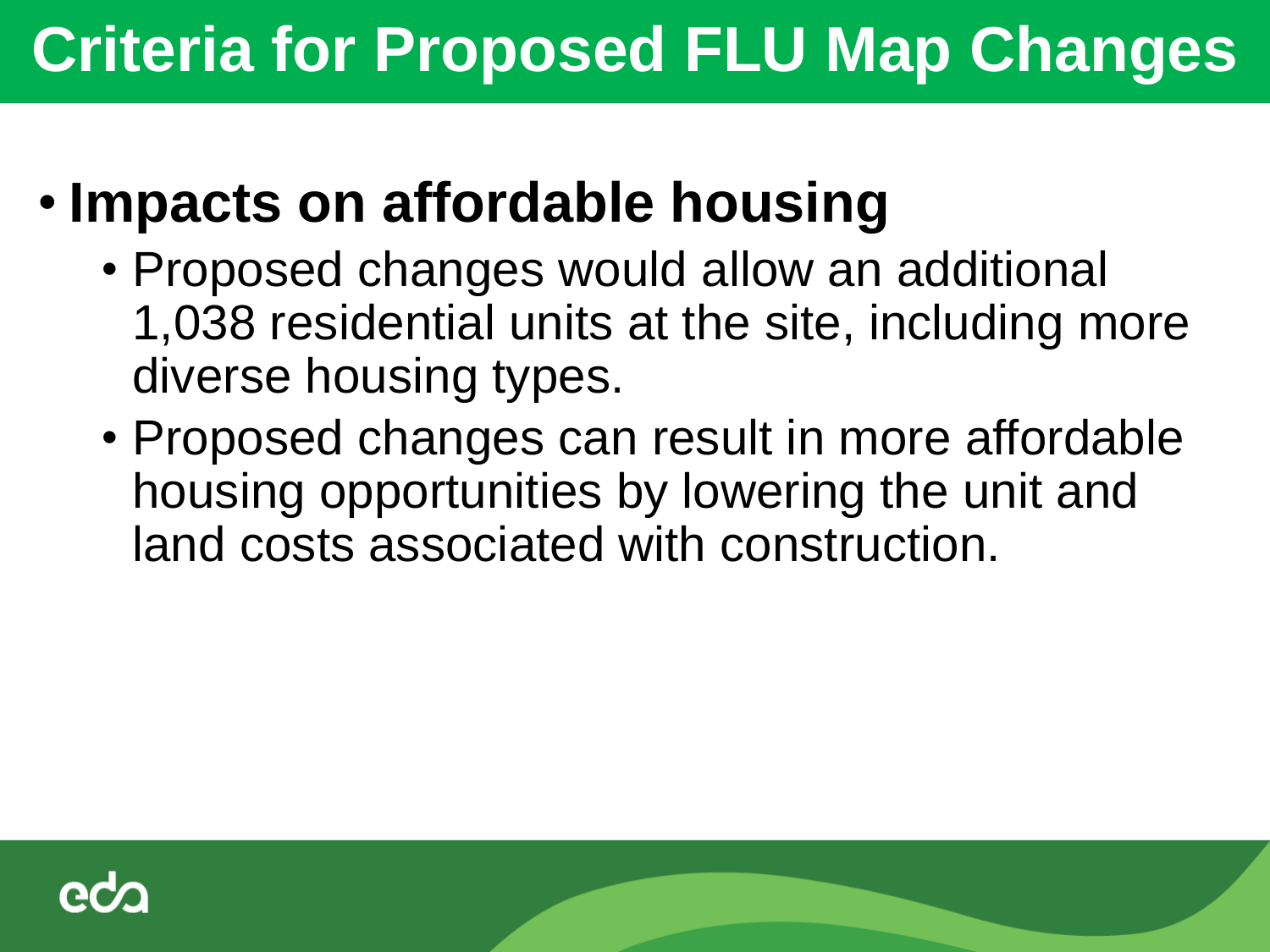#### • **Impacts on the transportation system**

- No immediate impacts since no development activity is proposed
- Development on the site will have to meet TMPA Zone A criteria
- Site is currently served by RTS Routes 15 & 39
- Existing bike lanes on NE 39<sup>th</sup> Avenue
- Existing sidewalks along NE 39<sup>th</sup> Avenue & sidewalk along the NE 31<sup>st</sup> Avenue frontage will be required when development occurs

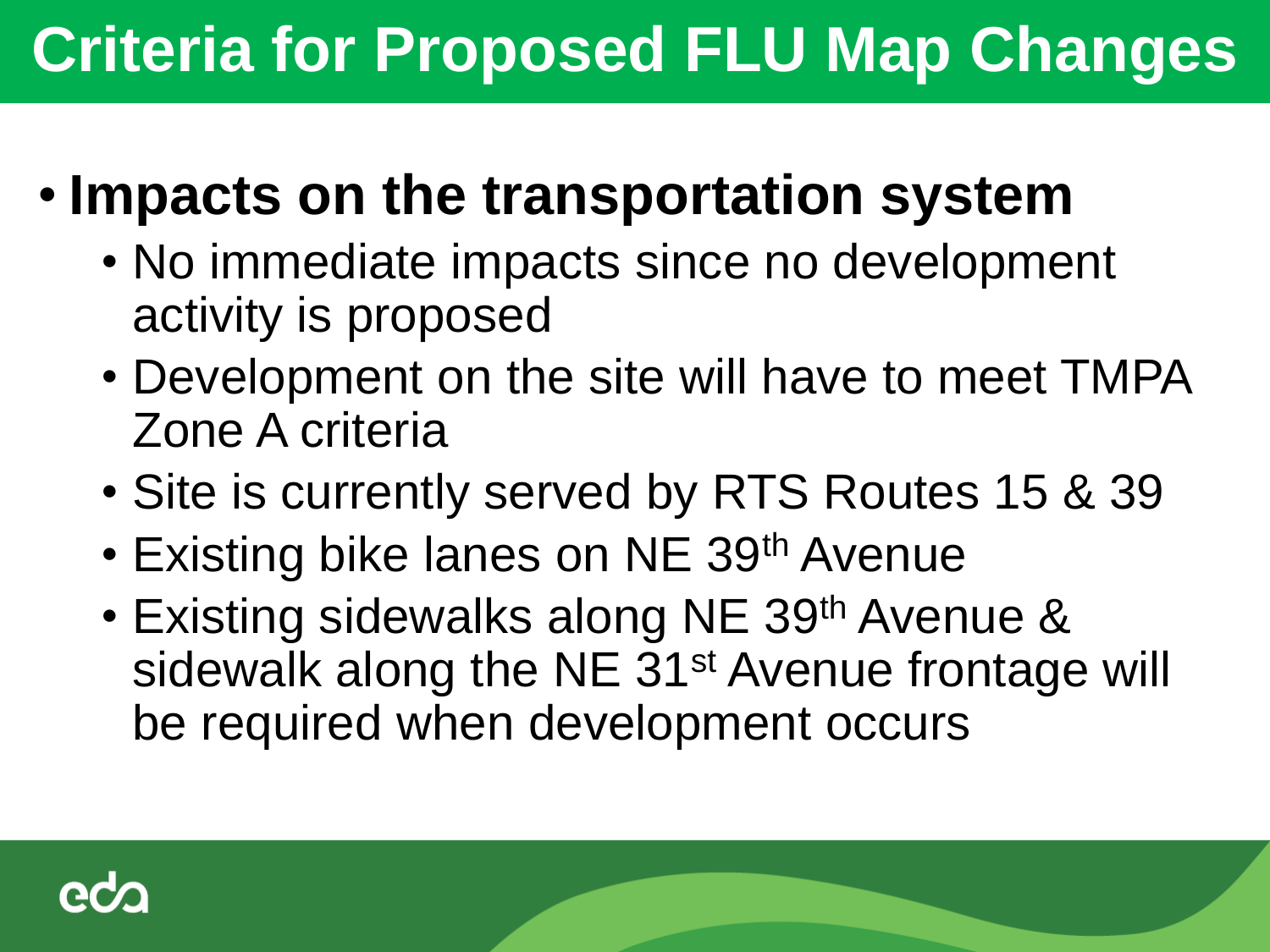- **Availability of facilities & services**
	- Centralized electric, potable water, & wastewater services available to serve the site
	- Site is on existing public streets
	- Existing sidewalks on NE 39<sup>th</sup> Avenue
	- Existing bike lanes on NE 39<sup>th</sup> Avenue
	- Existing transit service (Routes 15 & 39)

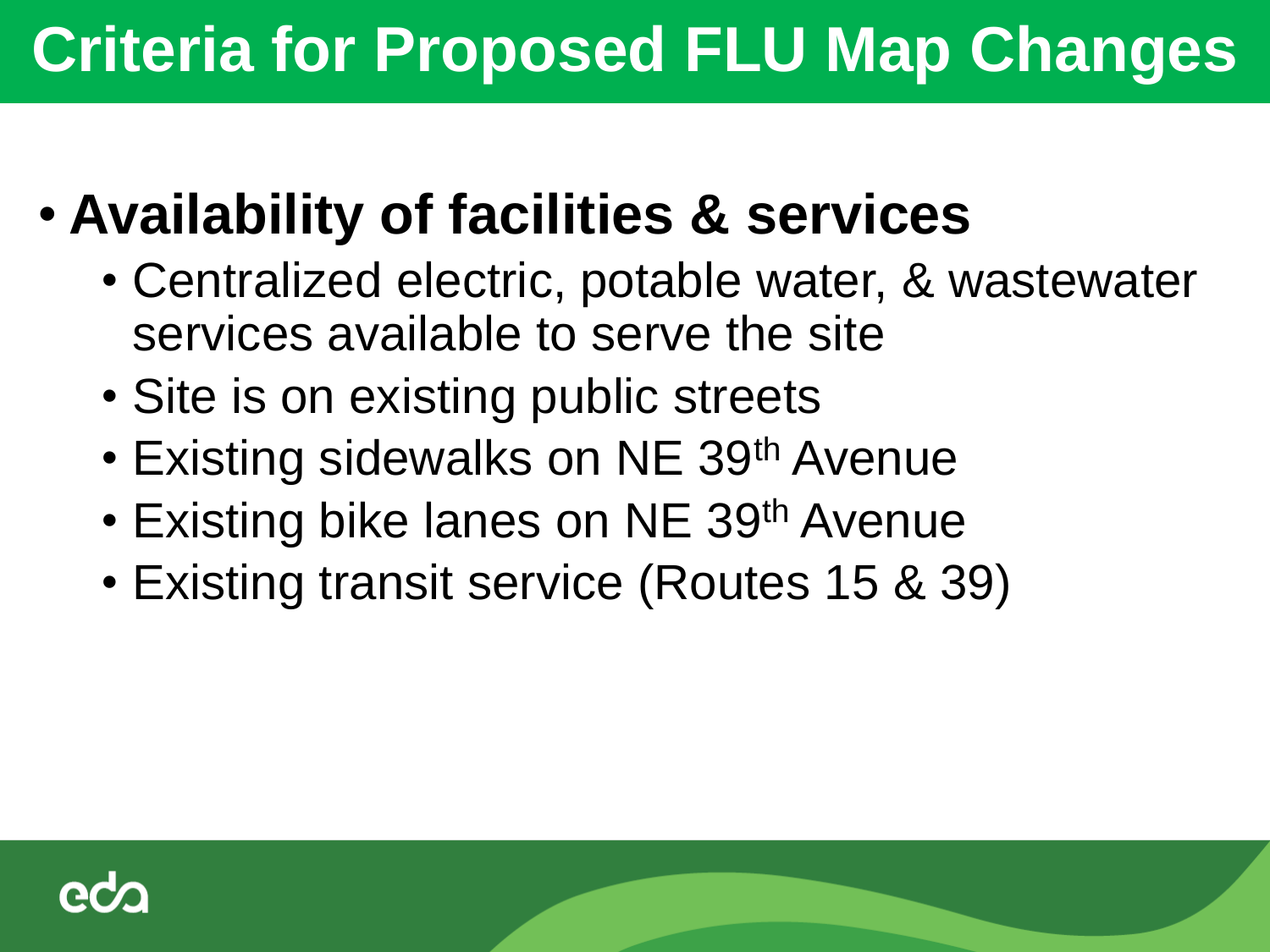- **Need for additional acreage in the proposed future land use category**
	- **PUD had similar acreage amounts**
	- **Small increase of 12.51 acres of Commercial and corresponding reduction in Residential**
	- **The reduction in total residential acreage does not reduce the potential number of units because the UMU category allows for higher density (1,038 additional units possible at the site versus existing PUD)**
	- **Addition of UMU provides for mixed-use development at the site**

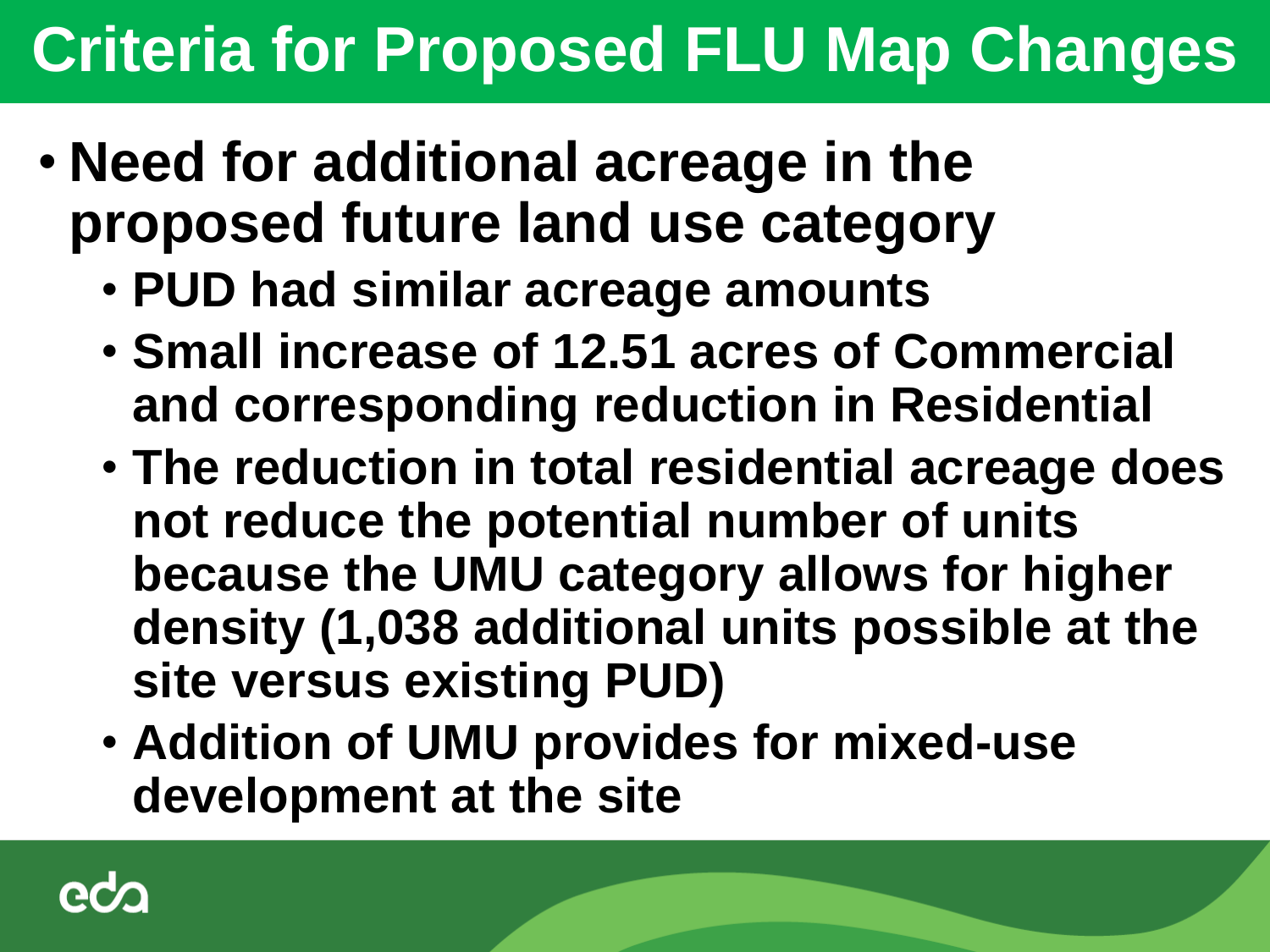- **Discouragement of Urban Sprawl**
	- Urban infill site surrounded by development on 3 sides
	- Promotes efficient provision of public infrastructure by being located on centralized utilities & existing transportation facilities
	- Preserves agricultural areas because the property is not currently designated as Agriculture on the future land use map

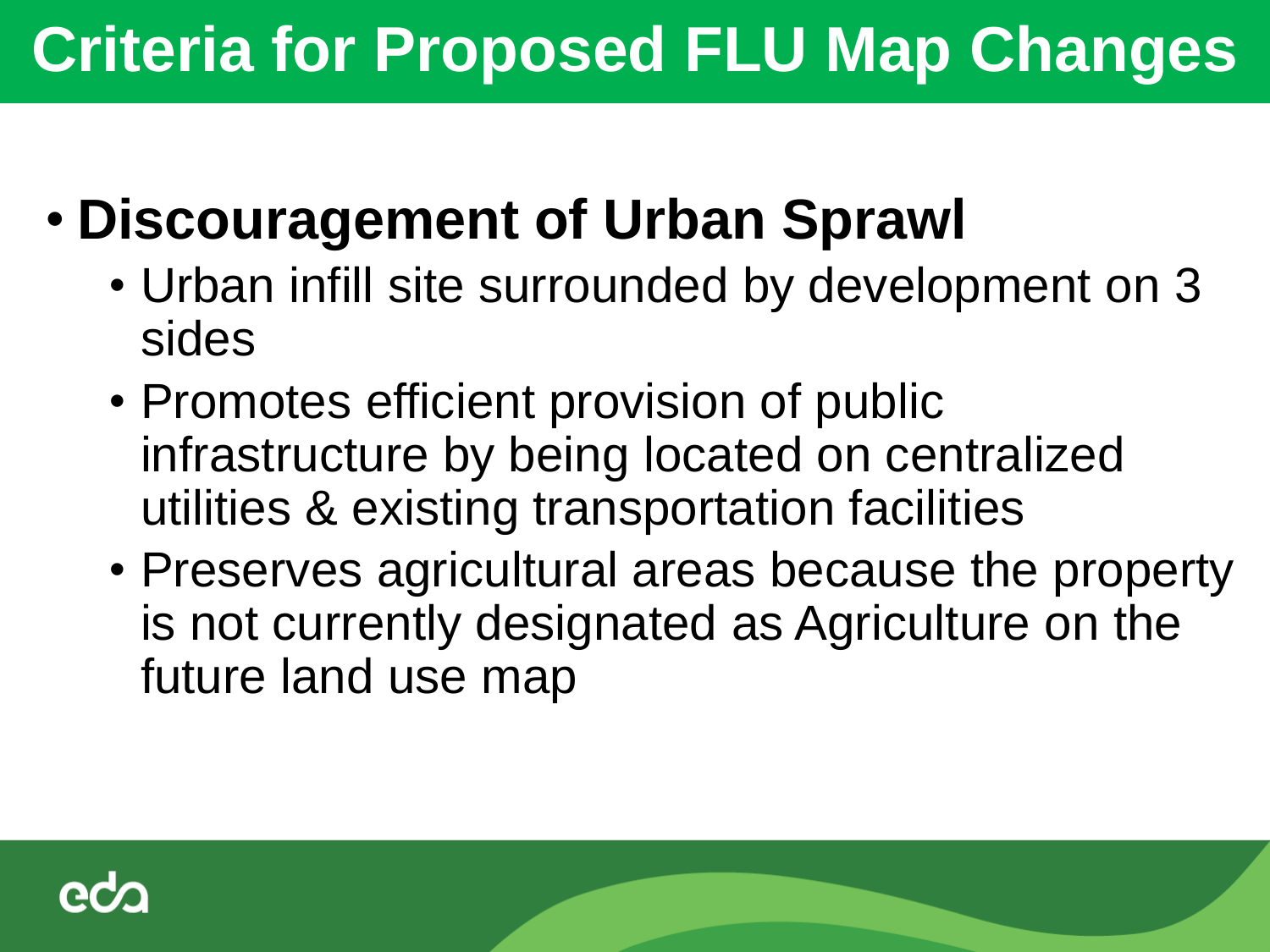- **Need for job creation, capital investment, & economic development for City's economy**
	- Future development on the property will create jobs
	- Development on the site will add to the City's tax base
	- Opportunity for development in East Gainesville

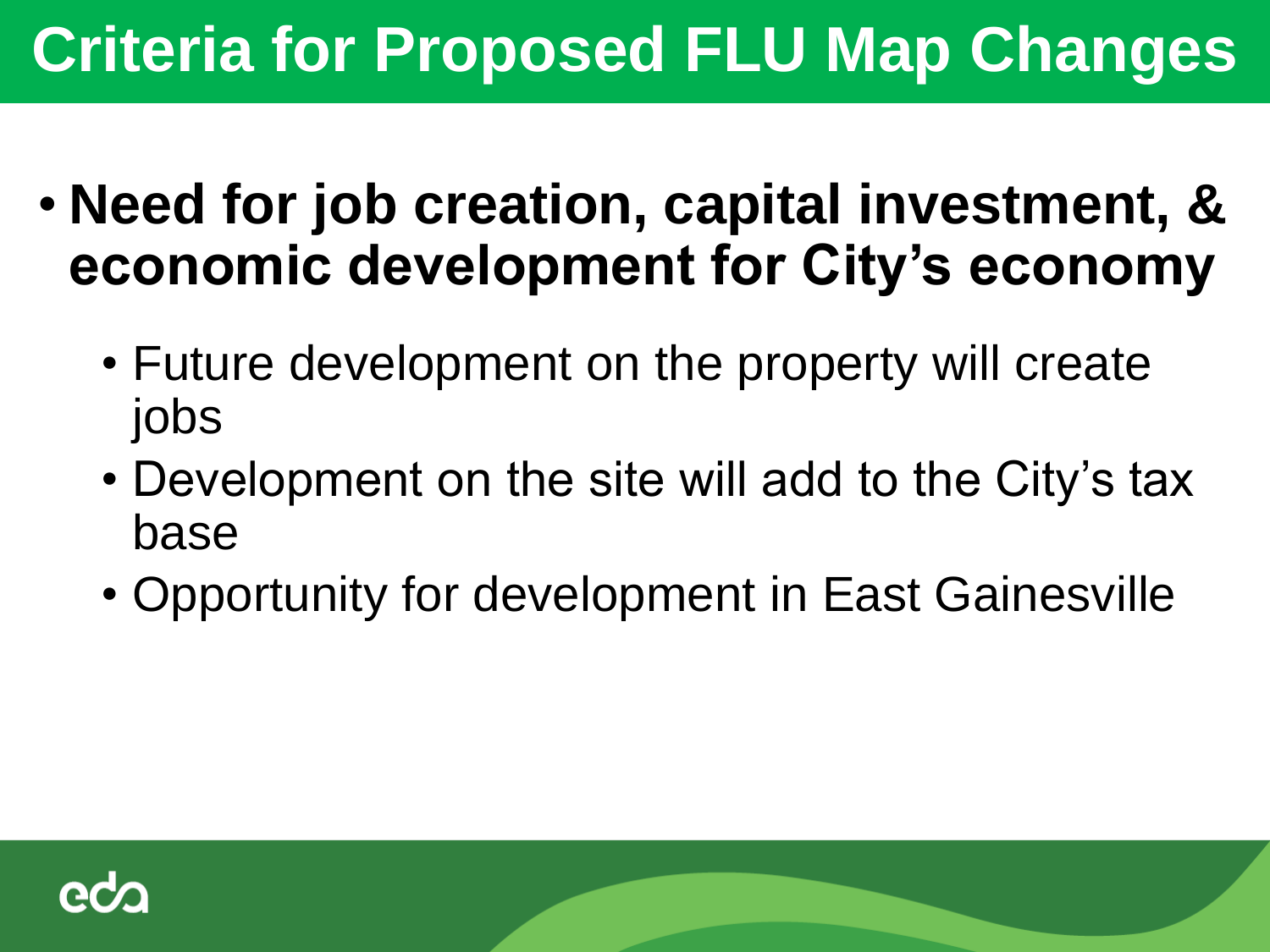#### **Summary**

- Change future land use category from Planned Use District (PUD) to Commercial (C), Urban Mixed Use (UMU), & Residential Low (RL)
- Large-Scale future land use map amendment
- Related to PB-20-153 ZON
- **Staff Recommendation: Approval**
- **Plan Board Recommendation: Approve (Unanimous)**
- **Applicant requests approval of Petition PB-20-152 LUC & Ordinance 200886**

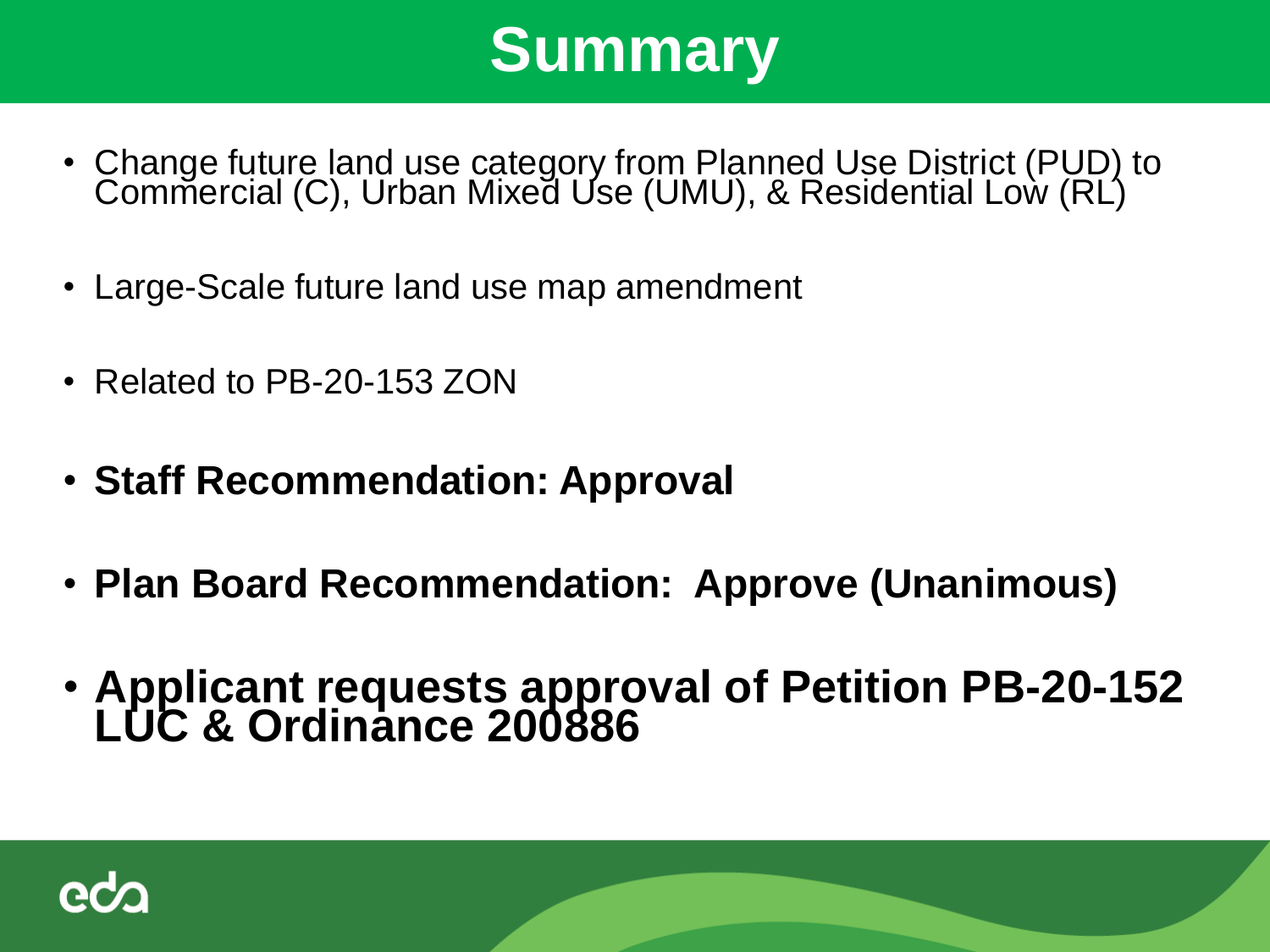### **Rezoning Discussion**

- **Need to modify proposed zoning to account for UMU land use** 
	- **Propose U6** to implement UMU land use

| <b>U6 Zoning</b> |                                           |
|------------------|-------------------------------------------|
| Density          | 50 du/acre by right / 60 du/acre with SUP |
| Maximum Height   | 4 by right / 5 with Bonus                 |

- Permitted Uses: Attached dwellings; Single-family; Multi-family; Assisted Living Facility; Business Services; Daycare Center; Health Services; Library; Offices; Restaurant; Retail Sales; Personal Services; Places of Religious Assembly
- **Propose U2** to implement RL land use: 15 du/acre density; Single-family attached; Small-scale MF (2-4 du/building); Single family detached; Places of Religious Assembly; Public Park; 3 story maximum (same as single-family zoning districts)